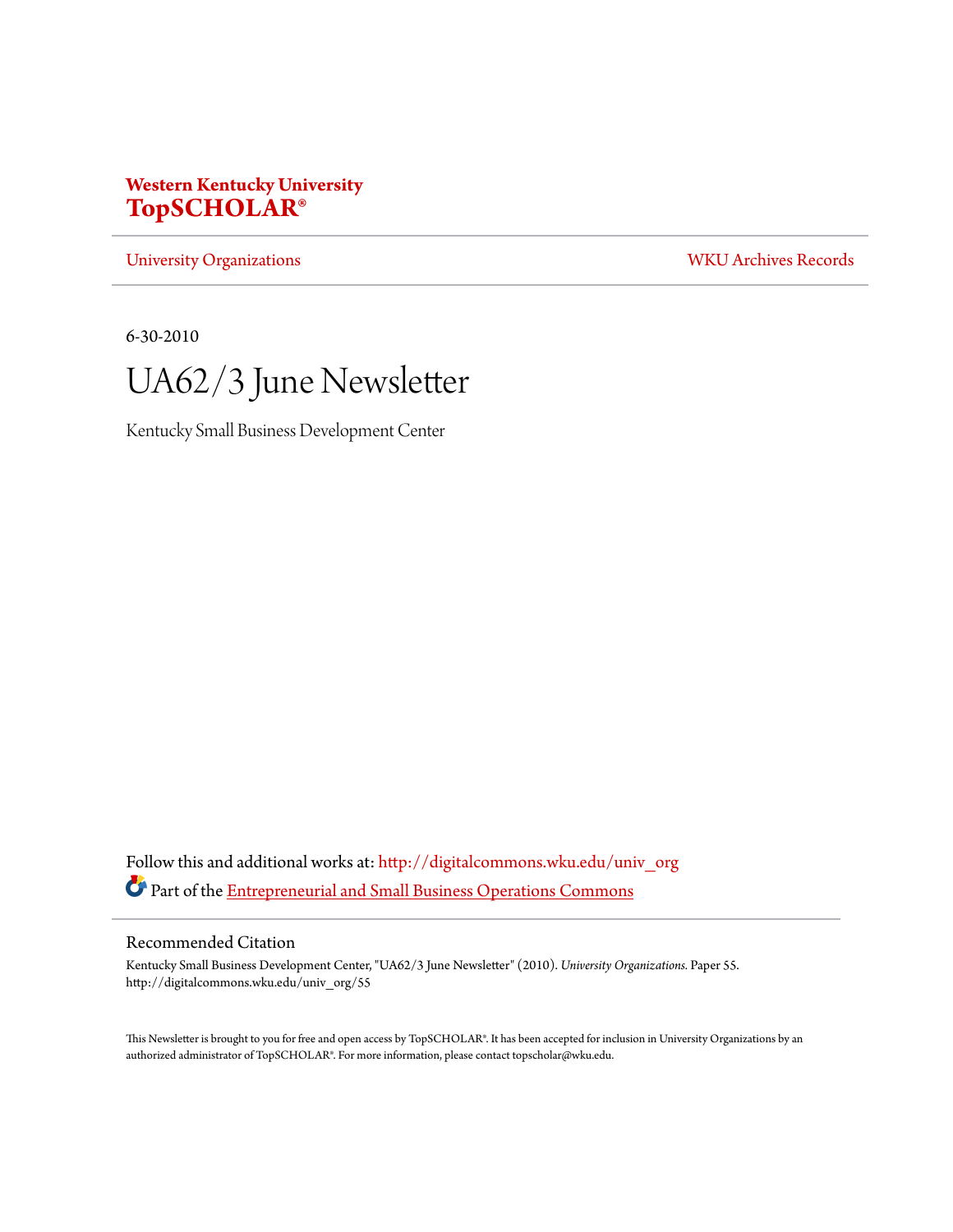

**Greetings,** 

**Tonight at 6pm at the Caroll Knicely Center we are co-sponsoring an event with SBA entitled "How to Maximize Profits in the Upcoming Recovery - Tips to Manage your Small Business."** 

**Click here for details and to register. (it is free!)** 

Additionally, you now have the capability to join our workshops from anywhere. Every Thursday at noon click **here** to watch our workshops streaming live. If you can't make it, they are archived for viewing at any

#### This Thursday - GOALS!

Also, sign up for free one-on-one counseling here and to learn more about entrepreneurship classes and the CEI at WKU, click here.

Have a great day!

**Adam Brownlee**

**Director, WKU SBDC**

adam.brownlee@wku.edu

www.wkusmallbiz.com



#### **In This Issue**

Developing a Business Framework









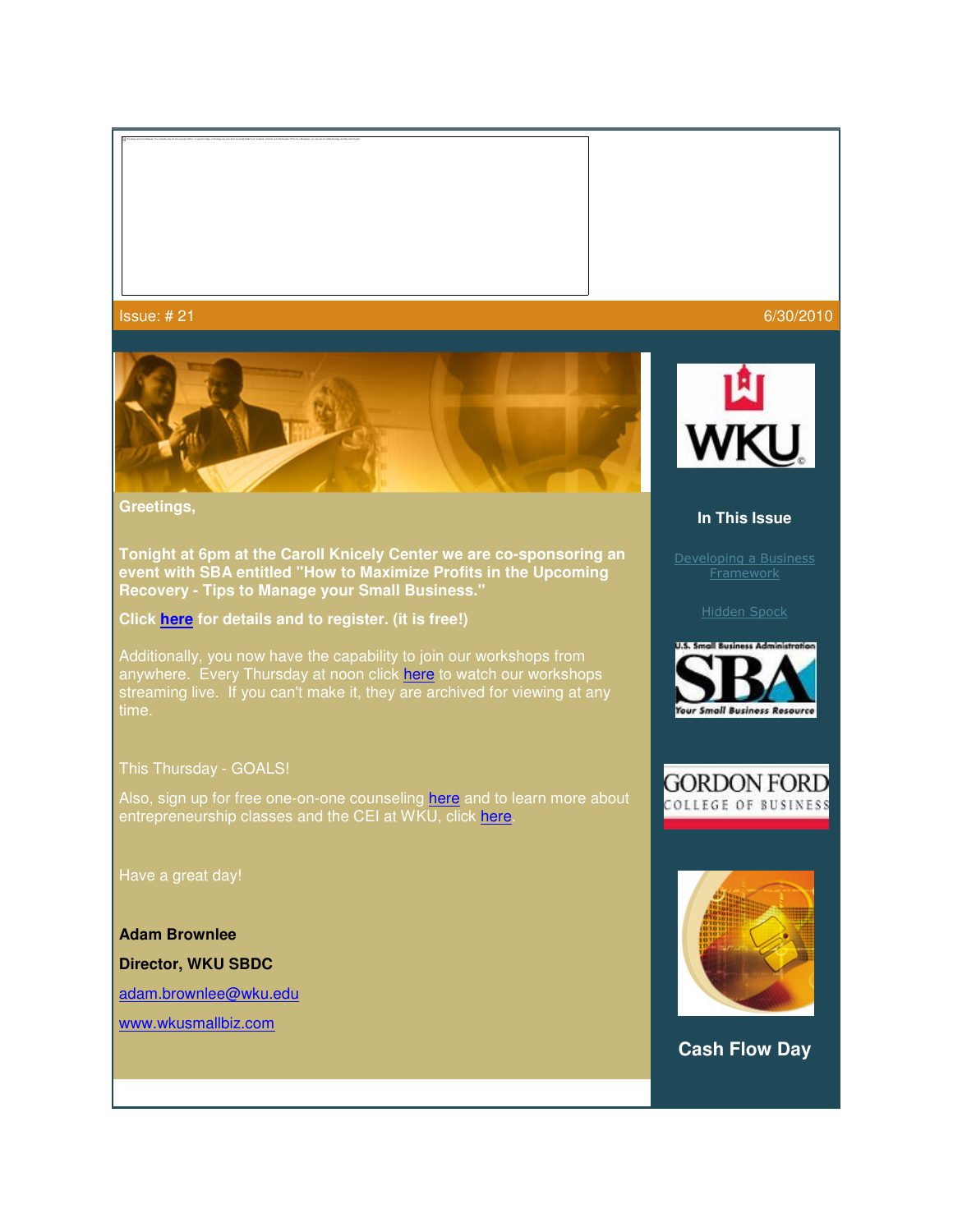Find us on Facebook<sup>1</sup>

# Developing a Framework Developing a Framework **Injecting Structure Into Your Business**

#### **Mission, Vision and GOALS!**

 $\overline{a}$ 



In any business or organization it is important

to have an overarching umbrella, a fountainhead, a constitution. This can be developed in the mission statement. The mission statement is the starting point for the framework of your business and provides the purpose for being in business. In any business or organization it is important<br>to have an overarching umbrella, a fountainhead, a constitution. This can k<br>developed in the mission statement. The mission statement is the starting

The mission statement should be followed by the vision, or aspirations going forward, followed by goals or the specific measures that you wish to hit and then strategies, tactics and actions. The mission statement should be followed by the vision, or aspirations going<br>forward, followed by goals or the specific measures that you wish to hit and<br>then strategies, tactics and actions.<br>If you truly wish to systemati

If you truly wish to systematize your business and build a solid framework for success then you must start with a mission statement.

Below is the strategic planning pyramid which begins with the mission statement and trickles down to your vision, mission goals, strategies, actions and tactics.

\_\_\_\_\_\_\_\_\_\_\_\_\_\_\_\_\_\_\_\_\_\_\_\_\_\_\_\_\_\_\_\_\_\_\_\_\_\_\_\_\_\_\_\_\_\_\_\_\_\_\_\_\_\_\_\_\_\_\_\_

### **Get Rich on Your Lunch Break**

Join us every Thursday Join us every Thursday<br>at noon for workshops that will teach you how to build better business build better busines<br>systems and how to become financially financially independent. independent.

Upcoming Workshops:

Maximize Profits: How<br>to Position Your<br>Business for the<br>Coming Recovery to Position Your Business for the Coming Recovery

## GOALS!

All of our workshops will be streamed live, every Thursday at noon.

Click to watch! **Click to watch!** 



Funded in part through a cooperative agreement with the U.S. Small Business U.S. Administration.

All opinions, conclusions, or recommendations are those of the author(s) and do not necessarily reflect the views of the author(s) and do not<br>the views of SBA.<br>SBA.

Reasonable accomodations for persons with disabilities will be made if requested at least two nade if requested at least two<br>weeks in advance. Contact Adam Brownlee, 1906 College Heights Blvd., #61086, Bowling **College**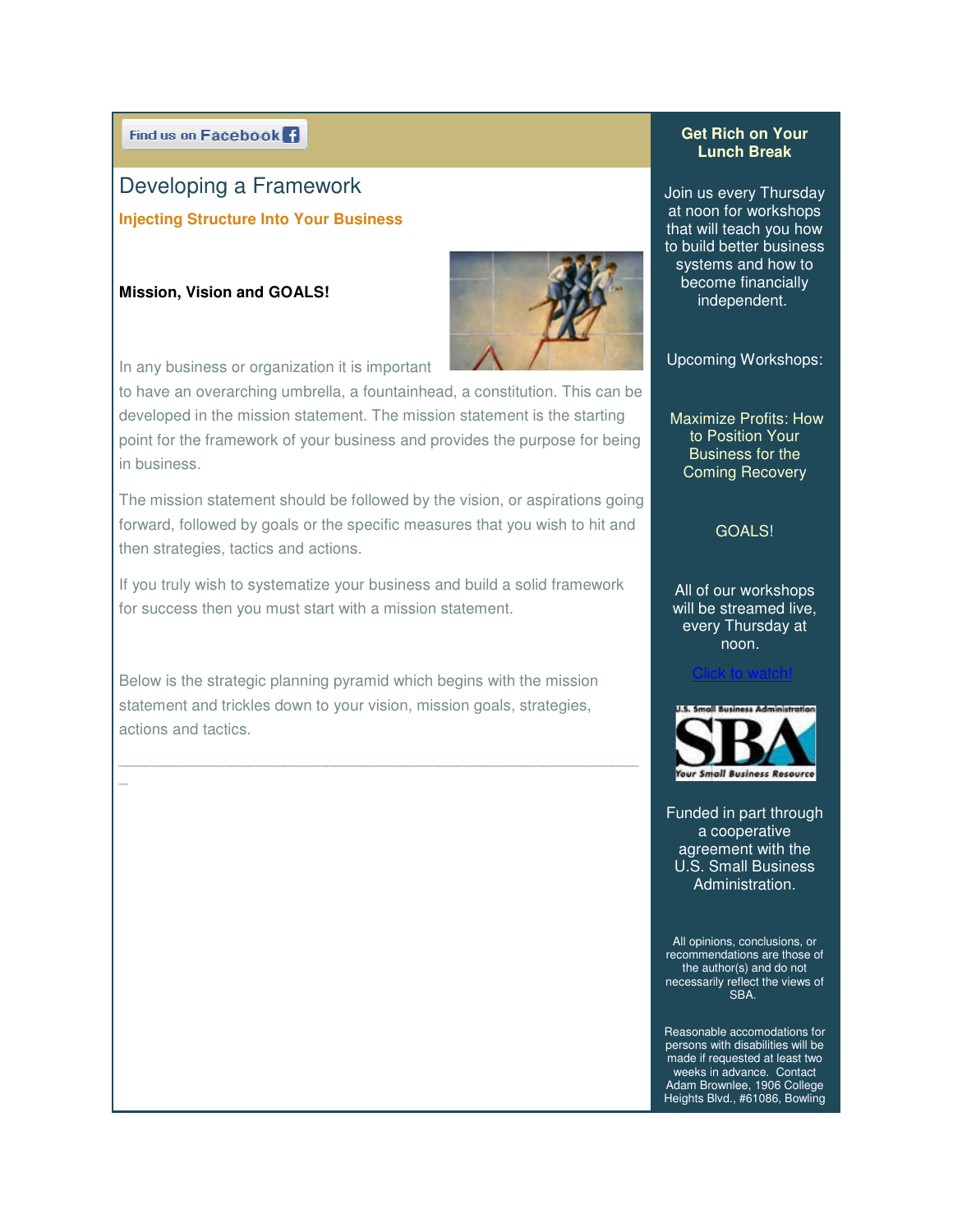